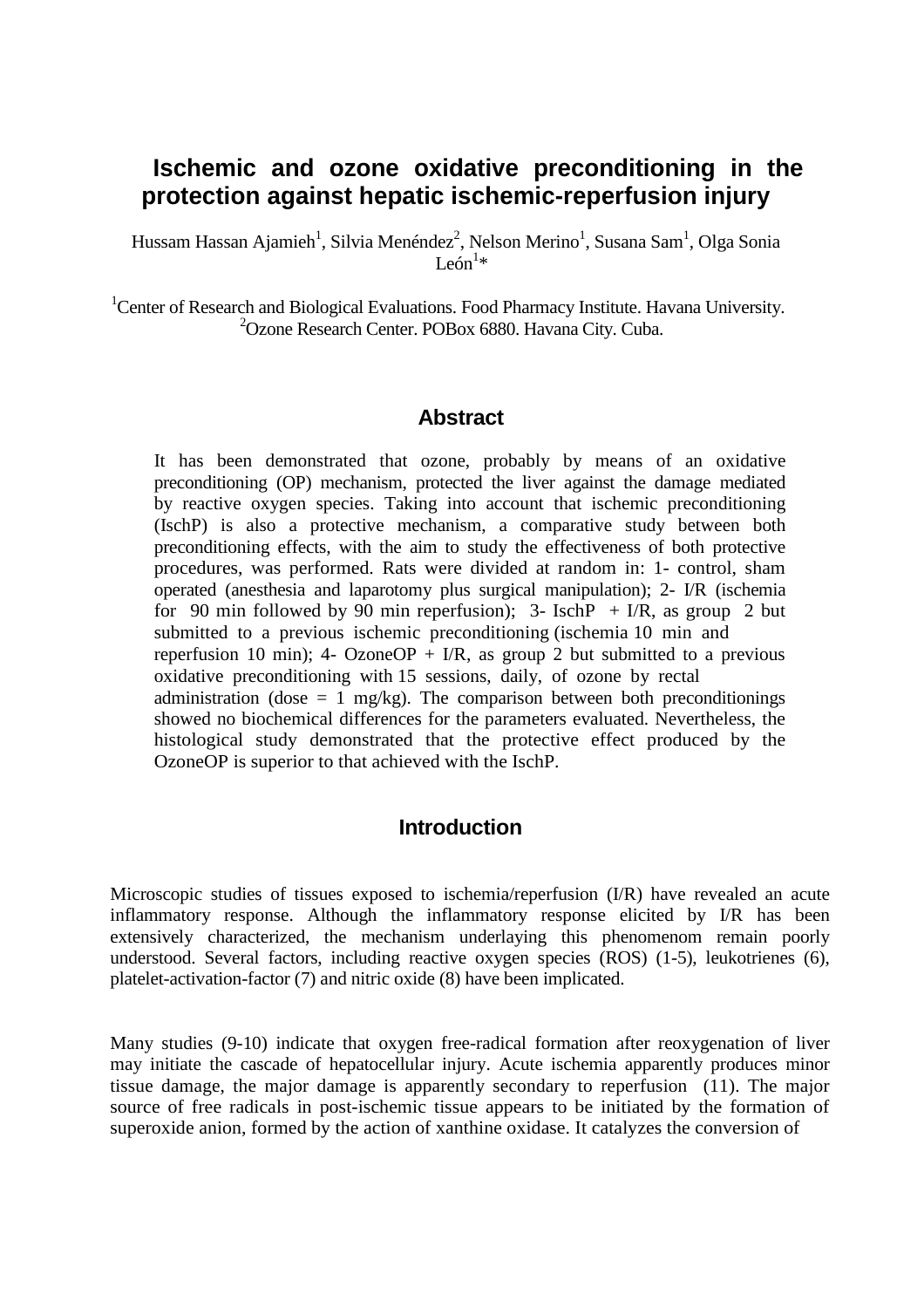xanthine and hypoxanthine to uric acid and superoxide anion (12). It is frecuently implicated as a significant source of ROS (13-14). Two molecules of superoxide anion react simultaneously to form hydrogen peroxide  $(H_2O_2)$ . In the presence of various transition metals, especially iron and copper,  $H_2O_2$  is rapidly converted to the extremely reactive hydroxyl radical (15).

Low levels of ozone may protect the cells against subsequent ozone exposure. This protection may contribute to the adaptation after multiple ozone exposures (16). Moreover, not only ozone could induce tolerance to itself it could prepare the host to face physiopathological conditions mediated by ROS. It has been demonstrated (17-18) that ozone, probably by means of an oxidative preconditioning mechanism, protected the liver against the damage produced by a chemical challenge mediated by ROS. Also, [ozone therapy](http://www.austinozone.com/) applied in an experimental model of liver ischemia-reperfusion, protected the organ against the injury caused by this surgical procedure, decreasing transaminases and lactate figures, preserving the hepatocellular integrity and reducing the ROS by the stimulation and/or preservation of the endogenous antioxidant systems (19). In addition, ozone was able to induce an adaptation to oxidative stress with a preservation of the antioxidant endogenous systems in an animal model of renal ischemia-reperfusion (20).

The protection associated with preconditioning is one of the most powerful mechanisms of protection known. Ischemic preconditioning, short periods of ischemia with intermittent reperfusion, has been shown to protect the myocardium from a subsequent longer ischemic insult (21-23). Also, preconditioning has been demonstrated in intestine (24), brain (25) and liver (26). Although the mechanism of preconditioning is not yet known, it has been suggested that liver ischemic preconditioning is mediated by the inhibitory action of nitric oxide on endothelin and through the balance of adenosine and xanthine levels (24,27).

Taking into account both protective effects, ischemic and ozone oxidative preconditioning, against liver injury by I/R, the aim of this study is to stablish a comparison between them, in a liver I/R model.

### **Materials and Methods**

### **Animals**

Adult male Wistar rats weighing 250-300 g, were used in this study  $(n = 32)$ . Rats were housed in plexiglass cages, maintained in an air-filtered and temperature-conditioned (20 - 22 oC) room with a relative humidity of 50 - 52 % and under an artificial light/dark cycle of 12 h. Animals were fed with standard laboratory chow and water *ad libitum*. All procedures were performed as approved by the International Animal Care Committees and in accordance with the European Union Guidelines for animal experimentation.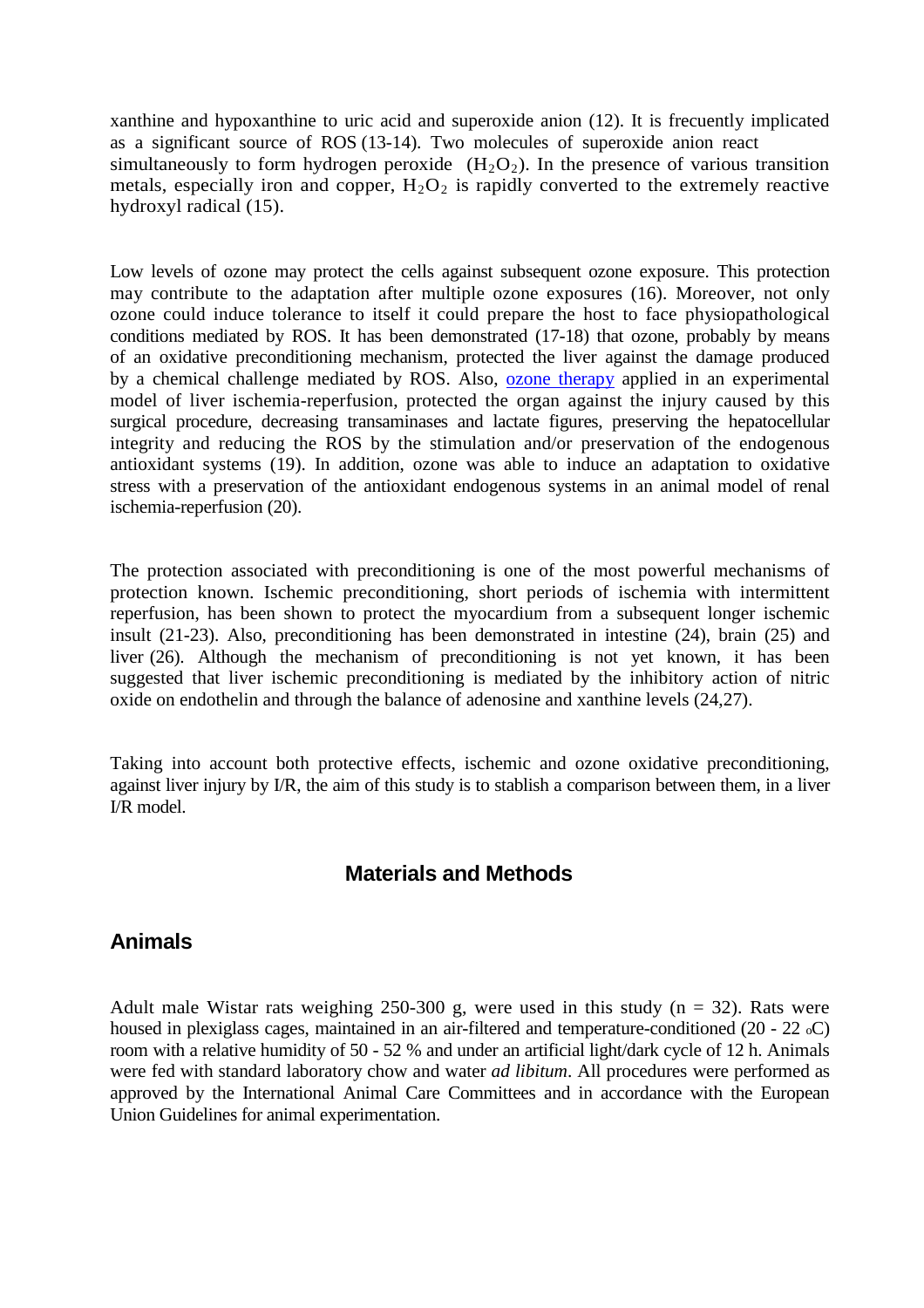### **Treatment schedule**

Ozone (O3) was generated by an OZOMED equipment manufactured by the Ozone Research Center (Cuba). Ozone obtained from medical grade oxygen was used inmediately and it represented only about 3% of the gas  $(O2 + O3)$  mixture. The ozone concentration was measured by using an UV spectrophotometer at 254 nm. The ozone dose is the product of the ozone concentration, expressed as mg/L, by the gas  $(O2 + O3)$  volume (L). By knowing the body weight of the rat, the ozone dose is calculated as 1 mg/kg, as in our previous papers (17- 20, 28).

The protocol consisted of four experimental groups, with 8 animals each: 1- Control (sham operated), animals submitted to anesthesia and laparatomy plus surgical manipulation (including the isolation of the right hepatic artery and vein vs the left hepatic artery and vein without the induction of hepatic ischemia); 2- I/R, animals submitted to 90 min of right lobe hepatic ischemia, followed by 90 min reperfusion; 3- Ischemic Preconditioning (IschP), previous to the I/R period (as in group 2), animals were subjected to 10 min of ischemia and 10 min reperfusion and 4- Ozone Oxidative Preconditioning (OzoneOP), previous to the I/R period (as in group 2), animals received by rectal insufflation, 15 ozone treatments, one per day (4.5 - 5.0 ml of O3 at a concentration of 50 mg/L).

### **Surgical procedure**

All animals (including controls) were anesthetized with urethane (10 mg/kg, i.p.) and placed in a supine position, on a heating pad, in order to maintain body temperature between 36 - 37 oC. To induce hepatic ischemia, laparatomy was performed and the blood supply to the right lobe of the liver was interrupted by placement of a buldog clamp at the level of the hepatic artery and portal vein. Reflow was initiated by removing the clamp (24).

### **Sample preparation**

Blood samples were obtained from the abdominal aorta for biochemical determinations. Afterwards, some representative samples of different liver portions were taken for histopathological studies and tissue homogenates. Liver homogenates were obtained using a tissue homogenator Edmund Bulher LBMA at 4 °C. The homogenates were prepared by using a 50 mM KCl/histidine buffer pH 7.4, 1:10 (w/v) and were spun down with a Sigma Centrifuge 2K15, at 4  $^{\circ}$ C and 8500 x g for 20 min. The supernatans were taken for biochemical determinations. Preparation of enzyme fraction for evaluation of total enzyme (xanthine dehydrogenase: XDH + xanthine oxidase: XO) and XO activities was performed (29). Livers were removed quickly in freeze-clamped way, washed and homogenized in 50 mM phosphate buffer, pH 7.4 containing 1 mM EDTA (1:5 w/v). The conversion of XDH to XO during handling was minimized by adding 10 mM 2-mercaptoethanol, trypsin inhibitor (5 mg ml-1; type II-S Sigma Chemical Co., Poole, U.K.) and leupeptin (0.5 mg l-1) to the buffer before use. Instead of dithiothreitol (DTT), 2-mercaptoethanol was added to the buffer as a thiol group protector as it prevents XDH to XO transformation without promoting the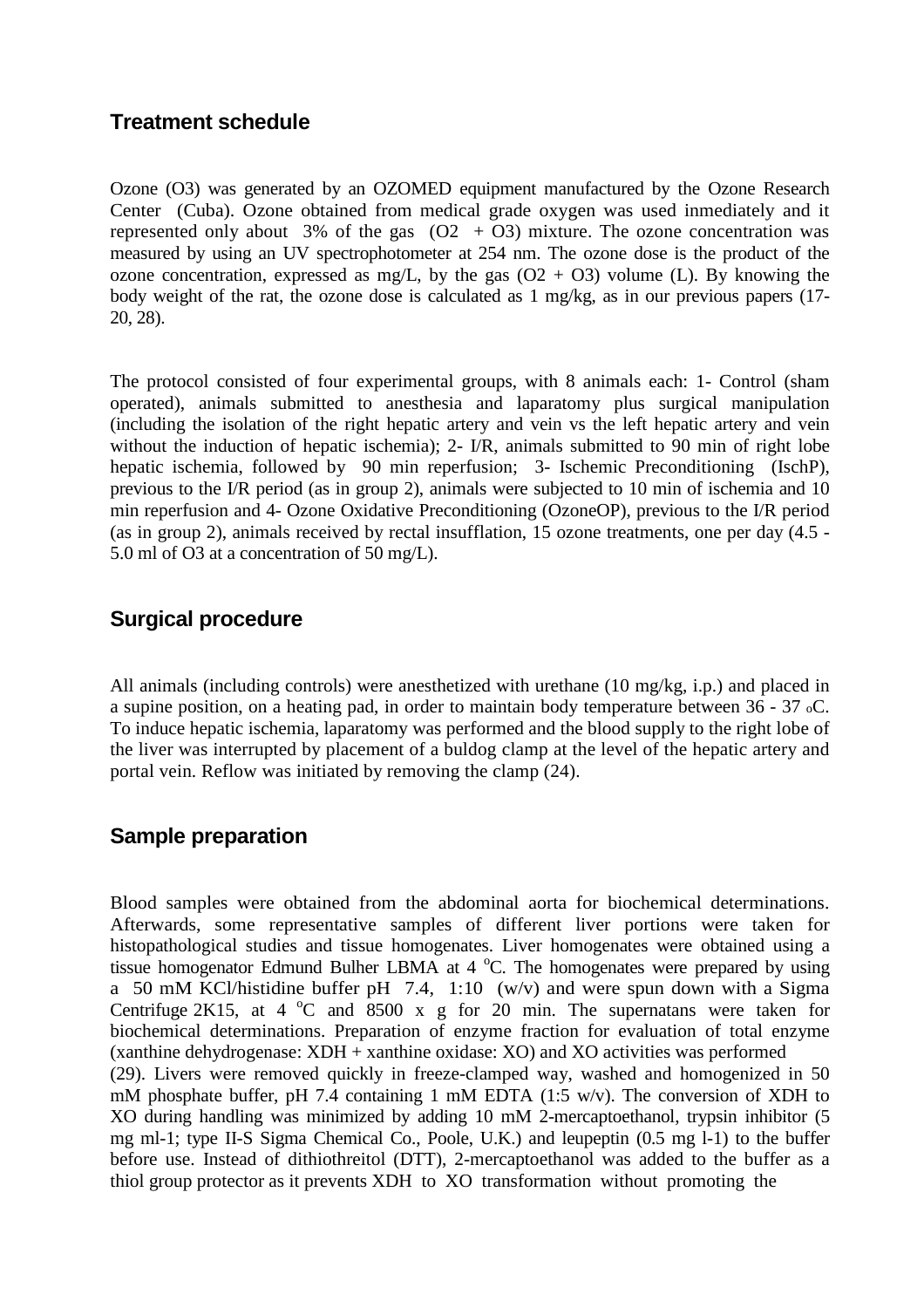conversion of XO to XDH. The homogenates was centrifuged at 1500 g for 10 min and then at 105 000 g for 60 min at 4  $^{\circ}$ C. The supernatant was dialysed for at least 4 hours against the same homogenization buffer at  $4^{\circ}$ C.

### **Biochemical determinations**

Plasma alanine aminotransferase (ALAT) and aspartate aminotransferase (ASAT) were measured using commercial kit from Boehringer Mannheim (Munich, Germany).

The measurements of XDH and XO activities were carried out within the first hour after supernantant isolation. For the evaluation of total enzyme activity defined as  $XDH + XO$ , aliquots (0.2 ml) of dialyzed enzyme fraction were preincubated for 30 min at 37  $^{\circ}$ C in the presence of 10 mM dithiotreitol (DTT). Diluted aliquots (50 g protein) were then incubated after the addition of 60 M xanthine and 0.67 mM NAD+ for 10 min at 25  $^{\circ}$ C (total volume 0.1 ml). DTT preincubation was carried out to transform the XOrev into XDH. For the evaluation of total XO activity DTT activation was avoided. Incubation was stopped by the addition of ethanol (1 ml), the samples centrifuged at 1000 g for 5 min and the supernatants dried under nitrogen flow. The residues were resuspended in 0.1 mM NH4H2PO4, pH 7 (0.3 ml). Activities were determined by spectrophotometric method using an Ultrospec Plus Spectrophotometer from Pharmacia LKB on the basis of uric acid formation at 292 nm. Each activity was expressed as mol/min/mg protein (29).

Lipid peroxidation, in supernatant of liver homogenates, was assessed by measuring the concentration of malonaldehyde using the Bioxytech LPO-586 kit. The assay was conducted according to the manufacturer's instructions.

Uric acid concentration was measured according to a commercial kit obtained from Sigma Chemical Co. (St. Louis, MO, USA).

Inorganic phosphorus, as a measured of ATP depletion, was measured according to a commercial kit obtained from Boehringer Mannheim GmbH (Munich, Germany).

Total protein concentration in supernatant of liver homogenates was determined using a commercial kit from Bio-Rad (Munich, Germany)

### **Histopathological study**

For the histological analysis, 6 animals of each group were studied and at least two samples of liver were taken. Samples were fixed in 10 % neutral buffered formalin, processed and embedded in paraffin and stained with haematoxilin-eosin. The histological evaluation considered the grades of liver congestion, presence of leucocytes, activated Kupffer cells and liver necrosis.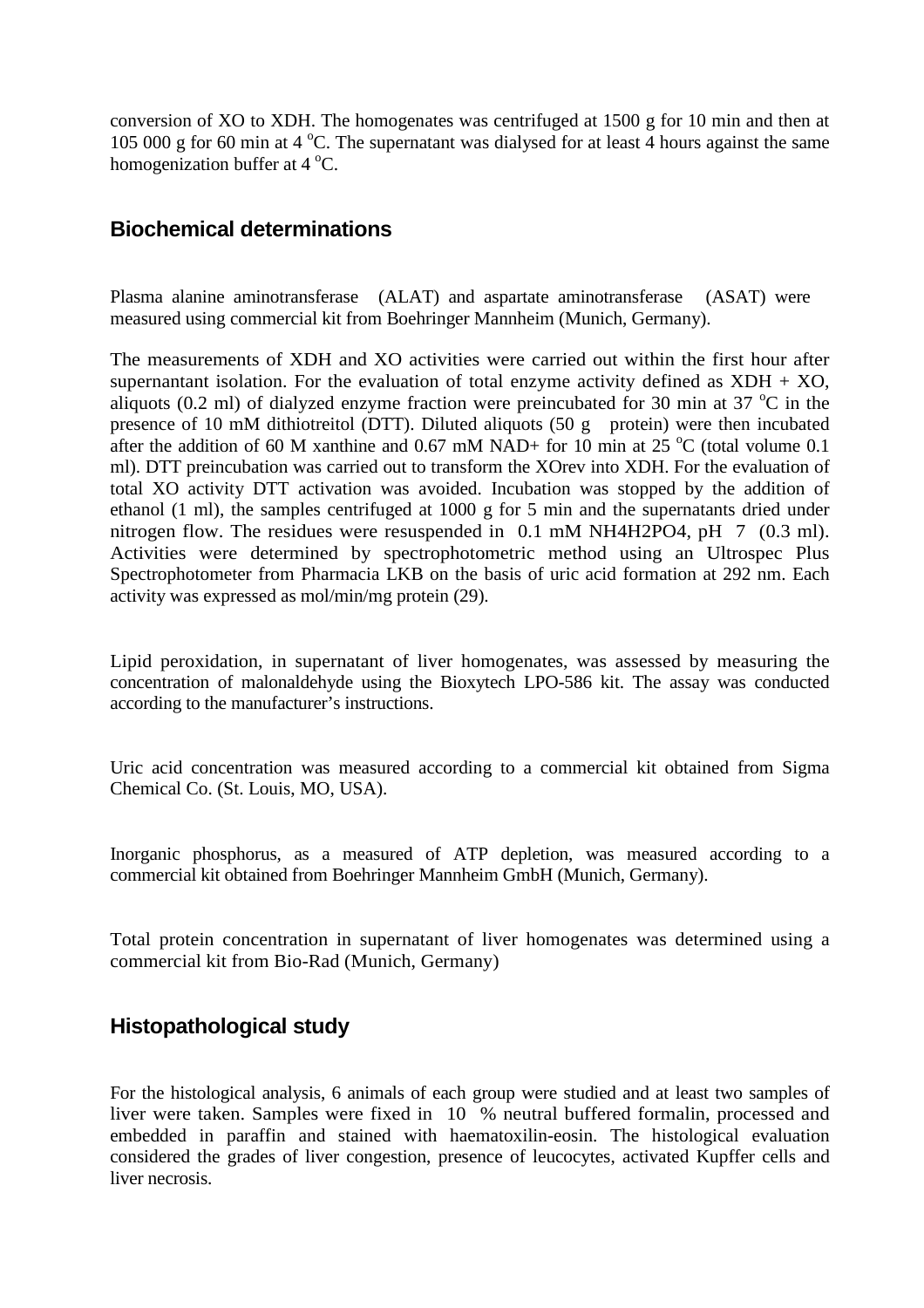## **Statistical analysis**

Results are presented as means  $\pm$  standar error of mean (SEM). The statistical analysis was started by using the OUTLIERS preliminary tests for detection of error values. Afterward, data were analysed by one-way analysis of variance (ANOVA) followed by homogeneity variance test (Bartlett-Box). In addition, a multiple comparison test was used (Duncan test). Different letters indicate a statistical significance of at least  $P < 0.05$ .

### **RESULTS**

ASAT and ALAT (Table I) activities in serum samples, obtained after 90 minutes of ischemia and 90 minutes of reperfusion, increased in the group subjected to I/R. These increases were significantly lower when ischemia was preceded by both preconditionings. Nevetheless, IschP attenuated transaminase activities while OzoneOP was able to maintain ASAT and ALAT at control level.

Table I. Transaminase (ASAT and ALAT) levels in the groups included in this study.

| <b>Parameter</b> | <b>Control</b>          | VR                         | <b>OzoneOP</b>                 | <b>IschP</b>             |
|------------------|-------------------------|----------------------------|--------------------------------|--------------------------|
| ASAT(U/L)        | $63.95 \pm 11.18^a$     | $200.00 \pm 22.00^{\circ}$ | $89.55 \pm 12.63^{\text{a,c}}$ | $130.24 \pm 11.42^c$     |
| ALAT(U/L)        | $9.48 \pm 3.25^{\circ}$ | $117.05 \pm 21.74^b$       | $43.77 \pm 10.05^{\text{a,c}}$ | $74.95 \pm 5.74^{\circ}$ |

Each value is the mean value  $\pm$  SEM from eight rats. Statistical significance among different letters of at least  $p<0.05$ .

The histological study of the liver was in accordance with the biochemical findings. In Table II are shown the histopathological results.The morphology of the hepatic lobuli was normal in OzoneOP group, a protection against liver I/R injury was observed. Only 1 animal presented minimal lesions, consisted of incipient necrosis of scattered hepatocytes through the hepatic parenchyma. Neutrophils and activated Kuppfer cells were not presented. In I/R group, multiple and extensive areas of hepatocyte necrosis, with dilated and hyperemic sinusoids where hyperplastic Kupffer cells and migrated leucocyte were evident. The lesions were randomly distributed through the hepatic parenchyma. Ischemic Preconditioning showed focal necrosis, presence of neutrophils and minimum and moderate congestion.. Histological studies demonstrated differences between both protective mechanisms, being more effective the oxidative preconditioning.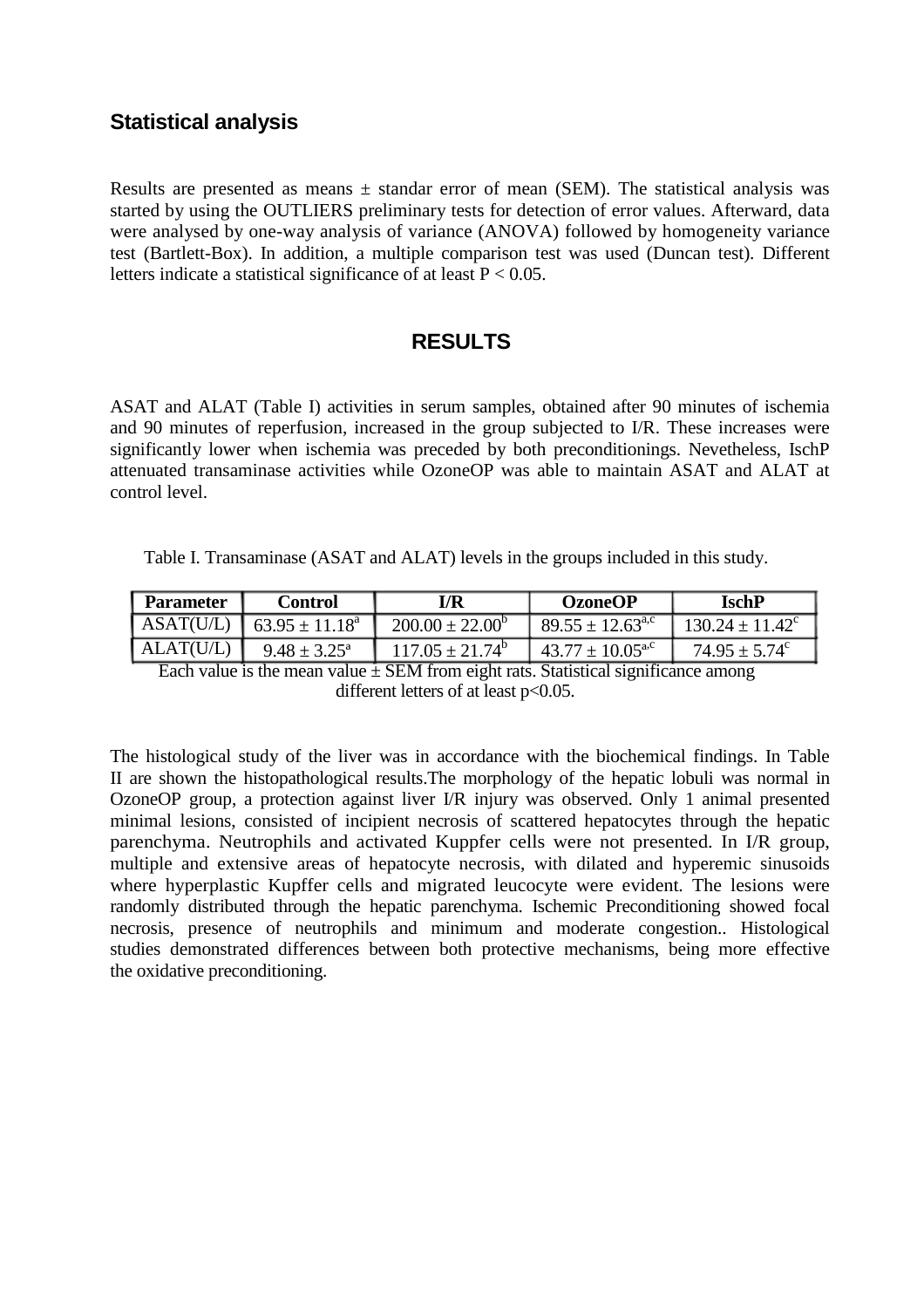| <b>Animals</b> | <b>Control</b> | I/R          | <b>OzoneOP</b> | <b>IschP</b> |
|----------------|----------------|--------------|----------------|--------------|
|                |                | A2, B2, C, D |                | A1, C        |
|                |                | A3, B2, C    | A1, B2         |              |
|                |                |              |                | A1, C        |
|                |                |              |                | A2, B2, C    |
|                |                |              |                | A            |
|                |                |              |                |              |

Table II. Histological results of the liver in the groups included in this study.

A: Congestion: 0 none B: Necrosis: 0 none C: Presence of Neutrophils A1 minimum B1 single cells D: Activated Kuppfer cells A2 moderate B2 focal necrosis A3 severe

The generation of inorganic phosphorus (Pi), as a measure of ATP degradation during the ischemia, showed that both preconditionings produced a similar protection. OzoneOP and IschP were capable to avoid the lost of high energy phosphate, diminishing significantly  $(p<0.01)$ inorganic phosphorus concentrations with respect to I/R group, even lower with regards to the negative control group (Table III).

| Table III. Inorganic phosphorus figures, in supernatant of liver homogenates, |                                  |  |
|-------------------------------------------------------------------------------|----------------------------------|--|
|                                                                               | for the different groups studied |  |

| <b>Experimental groups</b> | $Pi \, (nmol/L)$                   |
|----------------------------|------------------------------------|
| Control                    | $3.59 \pm 0.22^{\text{a}}$         |
| I/R                        | $\overline{4.71 \pm 0.33^{\circ}}$ |
| <b>OzoneOP</b>             | $2.92 \pm 0.51^{\circ}$            |
| IschP                      | $2.96 \pm 0.40^{\circ}$            |

Each value is the mean value  $\pm$  SEM from eight rats. Different letters indicate statistical significance of at least p<0.05.

Results of  $XDH + XO$  and  $XO$  are shown in Table IV. There was no change in  $XDH + XO$ activity in liver. Ischemic-reperfusion increased total XO activity. In animals, control XO represented 10 % of total enzymatic activity  $(XDH + XO)$ . After I/R this proportion increased to 53 %. IschP and OzoneOP attenuated this conversion of XDH to XO, since the XO represented 37 and 38 % of total enzymatic activity, respectively, with regard to I/R group. Both preconditionings caused a reduction in total XO; however enzyme concentrations were still higher in comparison with the control group.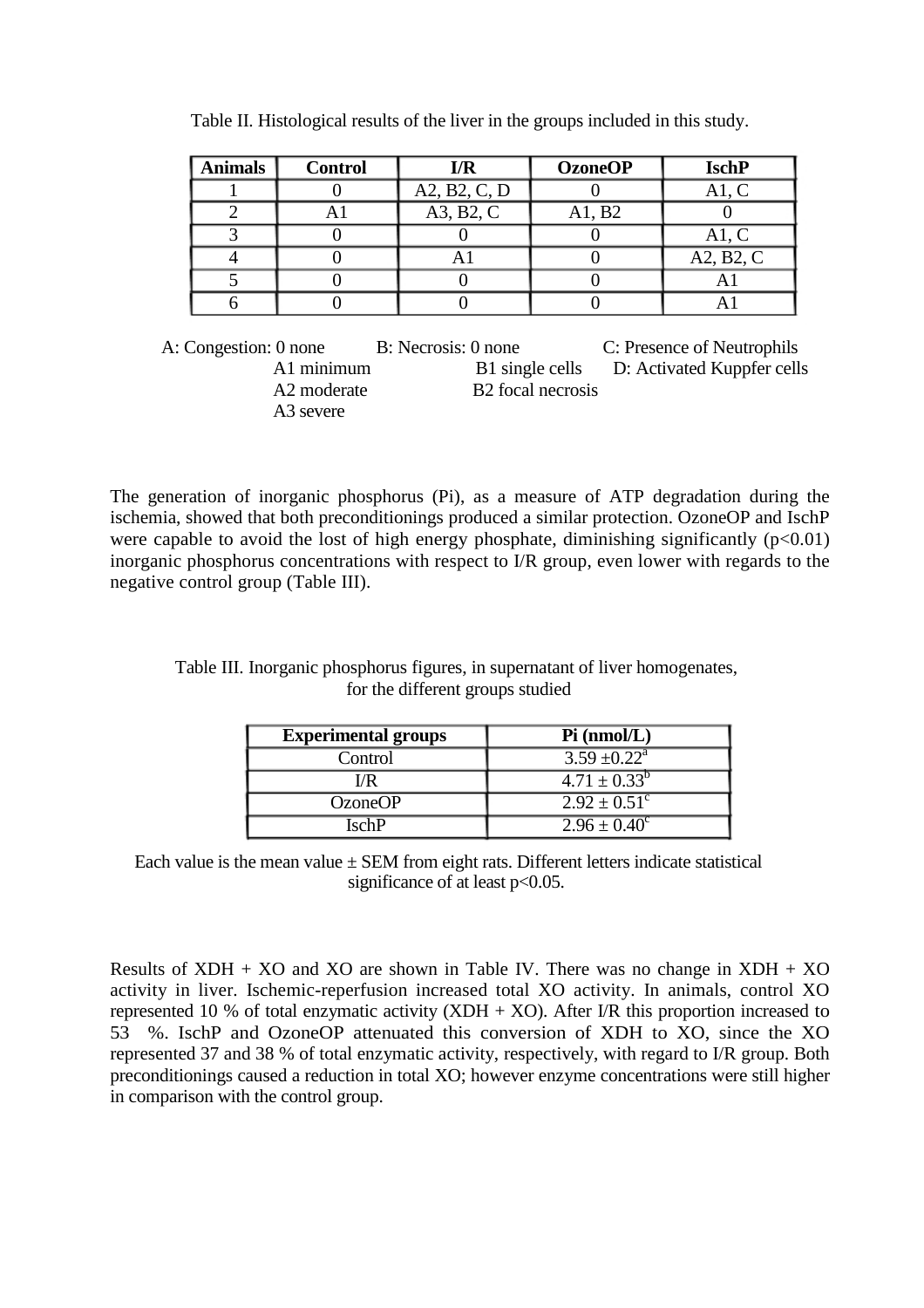| Experimental groups KDH-XO $(U/mg$ prot) <sup>2</sup> |                            | Total XO (U/mg prot) <sup>2</sup> |
|-------------------------------------------------------|----------------------------|-----------------------------------|
| Control                                               | $6.01 \pm 0.15^{\text{a}}$ | $0.60 \pm 0.12^{\text{a}}$        |
| I/R                                                   | 7.36 $\pm 0.51^{\circ}$    | $3.92 \pm 0.43^b$                 |
| <b>OzoneOP</b>                                        | 6.02 $\pm 0.28^{\circ}$    | $2.81 \pm 0.36^{\circ}$           |
| IschP                                                 | 6.02 $\pm 0.60^{\text{a}}$ | $2.74 \pm 0.23^c$                 |

Table IV. XDH + XO and XO activities in liver ischemia/reperfusion study.

Each value is the mean value  $\pm$  SEM from eight rats. Different letters indicate a statistical significance of at least p<0.05.(2) The values of U/mg/protein correspond to  $\mu$ mol/min/mg protein.

Acid uric concentrations, as a measure of the transformation of hypoxanthine and xanthine to superoxide anions, are represented in Figure 1. Both preconditionings attenuated the uric acid formation, with a significant decrease  $(p<0.01)$  with respect to I/R group, but still remained higher figures in comparison with the control group. OzoneOP decrease uric acid production in 37 % and IschP in 25.8 % with regard to I/R group.



Figure 1. Acid uric concentration in the different experimental groups: Control, sham operated: animals subjected to anesthesia and laparotomy plus surgical manipulation; I/R: 90 minutes of ischemia followed by 90 minutes of reperfusion; IschP+I/R: Ischemic

preconditioning + I/R; OzoneOP+I/R: Ozone oxidative preconditioning + I/R. Each value is the means  $\pm$  SEM from eight rats. Different letters indicate a statistical significance of at least  $p < 0.05$ .

The results of MDA, as an index of lipid peroxidation are shown in Figure 2. Ischemic and ozone oxidative preconditionings maintained the concentrations of MDA at control level, avoiding lipid damage. In contrast, an increase of lipid peroxidation in I/R group was obtained.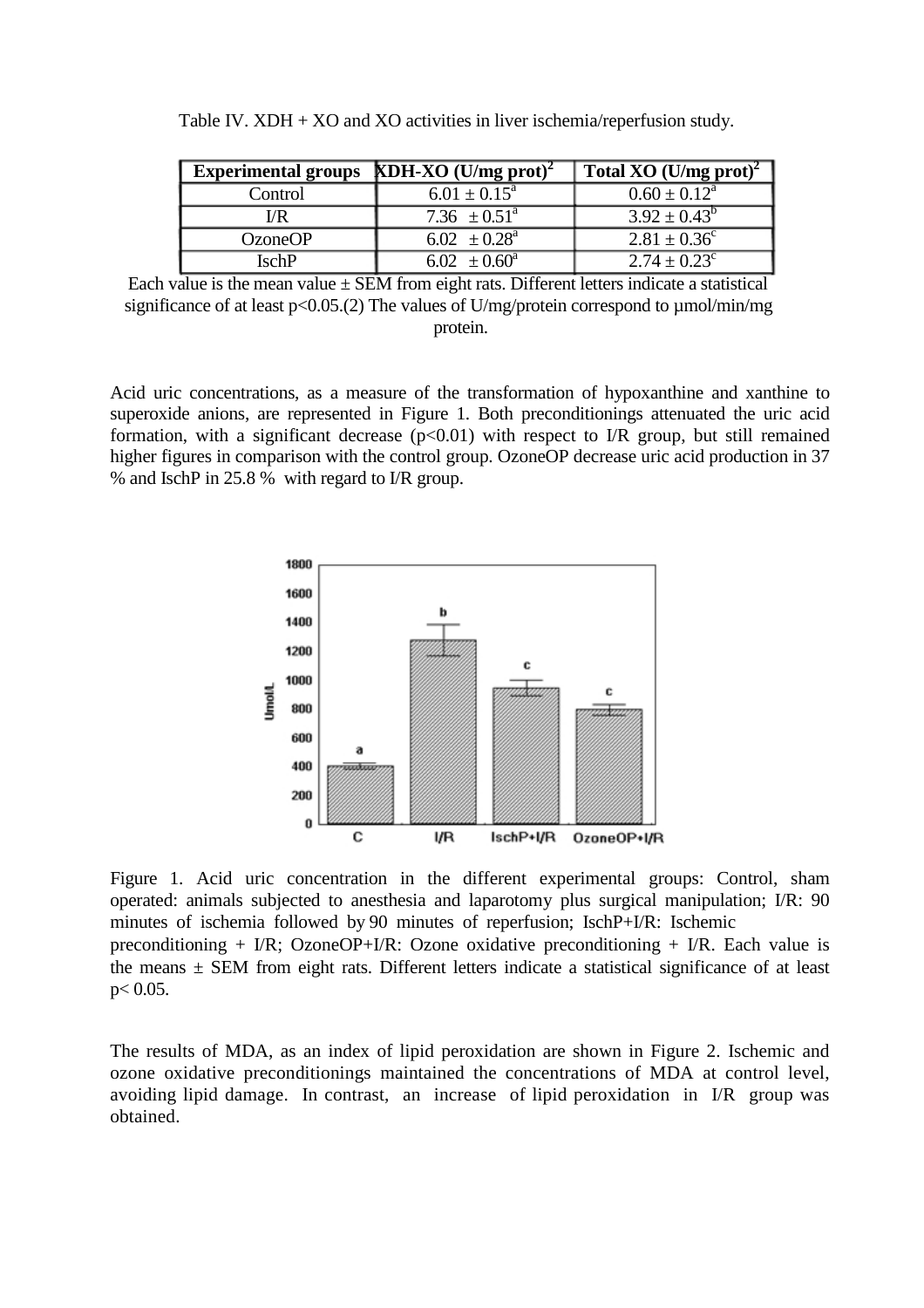

Figure 2. Malondialdehyde concentration in the different experimental groups: Control, sham operated: animals subjected to anesthesia and laparotomy plus surgical manipulation; I/R: 90 minutes of ischemia followed by 90 minutes of reperfusion; IschP+I/R: Ischemic preconditioning + I/R; OzoneOP+I/R: Ozone oxidative preconditioning + I/R. Each value is the means  $\pm$  SEM from eight rats. Different letters indicate a statistical significance of at least p< 0.05.

#### **Discussion**

Oxidative preconditioning is analogous to other phenomena such as ischemic preconditioning (21), thermal preconditioning (30) and chemical preconditioning (31). All these processes have in common that a repeated and controled stress is able to protect against a prolonged and severe stress. Ozone could confer protection against the hepatic I/R injury by the adenosine accumulation and by blocking the xanthine/xanthine oxidase pathway, decreasing ROS generation after reperfusion (28). Potencials mediators of the protective effects of ischemia preconditioning include adenosine, prostanoids such as prostacyclin, nitric oxide and bradykinin (32), but its mechanism remains unknown and under intense investigation.

The biochemical parameters (Tables I, III, IV and Figures 1 and 2) and the microscopic study of liver ischemic-reperfusion injury indicated the protective effects of OzoneOP and IschP on preventing hepatic ischemia/reperfusion damage. ALAT and ASAT decrease significantly for both preconditionings with respect to I/R group. Nevertheless, OzoneOP decrease ALAT and ASAT in 62.6 and 55.4 %, in comparison with 36 and 35.2 % for IschP, respectively. OzoneOP was able to maintain ASAT and ALAT at control level, while IschP attenuated transaminase activities.

The anaerobic glycolisis, during the ischemia, have two important facts to be considered: ATP catabolism and lactate production. Lactate is the main source in the increase of hydrogen ions, found in the ischemia. It have been demonstrated a decrease in lactate figures during ischemia using ozone as an oxidative preconditioning (18,19). ATP catabolism is associated with ROS production. Both preconditionings prevented the release of inorganic phosphorus, of its original sources (ATP and adenosine), decreasing its figure with regards to I/R and control groups. Decrease levels of ATP, present in the cells of the hepatic parenchyma can produce a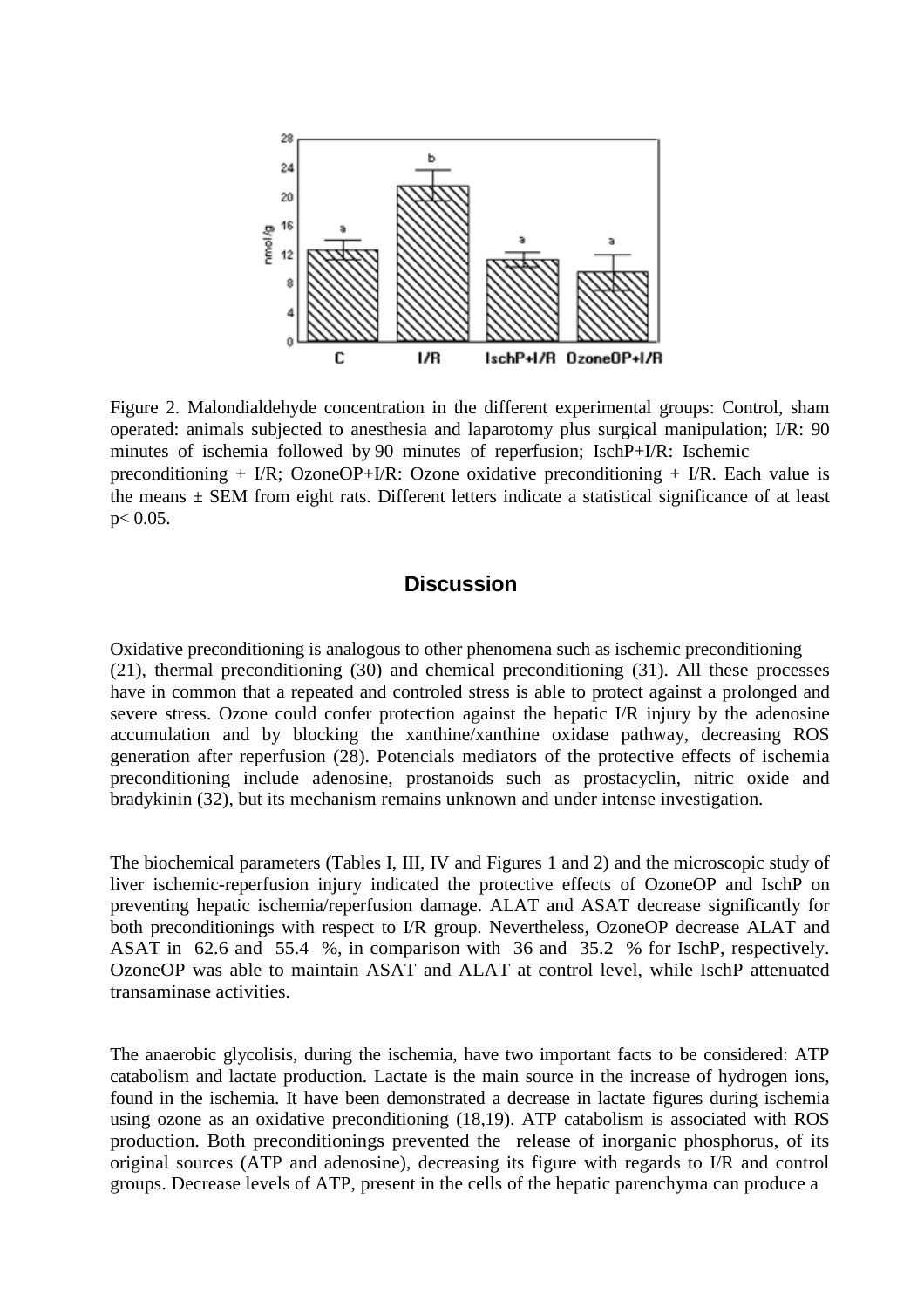lost in the electrolyte balance of the plasmatic membrane, obtaining a prolonging of the cell area and cytoskeletal alterations (38). In addition, the final product of ATP degradation is hypoxanthine, that constitutes the substrate of xanthine oxidase, important enzyme in the production of superoxide radicals, during the reperfusion.

Many studies have suggested that ROS, generated at the time of reperfusion, can cause a loss of organ function (34). In addition, after ischemia-reperfusion the liver release  $XDH + XO$  into the vasculature, damaging the vascular endothelium and activating oxidant-producing inflammatory cells (i.e., neutrophils), extending the oxidant-induced injury to tissues remote from the site of origin (35).

Previous findings (19,20) have demonstrated that ozone treatment promotes an increase in antioxidant endogenous systems reducing oxidative stress mediated by ischemia/reperfusion processes. Also, ozone treatment attenuated the conversion of XDH to XO during hepatic ischemia (28).

In this study in both preconditioning groups, total XO figures were lower with respect to I/R group. Xanthine oxidase, in the presence of molecular oxygen, converts xanthine to uric acid and superoxide radical. Therefore, a measure of XO activation can be the production of uric acid. In both preconditioning groups, the level of uric acid were significantly lower with respect to I/R group, but with figures higher with regards to control group (Figure 1). A controlled ischemia-reperfusion induced xanthine oxidase activation is achieved.

OzoneOP, similarly to IschP, maintained MDA concentrations at sham operated group levels (Figure 2), in contrast, in I/R group was increased.. Similar results were reported when it was studied MDA levels in rats treated previously with ozone and after that, subjected to liver ischemia/reperfusion (28). Repeated administration of ozone, via rectal administration, have induced a sort of cross-tolerance to free radicals released after the ischemia-reperfusion procedure, demonstrating that hepatocytes have become resistant to this damage. It have been demonstrated that low doses of ozone increased antioxidant endogenous systems as glutathione, superoxide dismutase and catalase (17-20, 36). Therefore, antioxidant-prooxidant balance is favored to preservation of cell redox state and toxic aldehydes are not formed. This have also been proved in the treatment of different diseases and beneficial effects have been observed with the use of [ozone therapy](http://www.ozonemachine.org/) (36-38).

Taking into account the results of previous studies (17,19,20,28) and those obtained in this paper, an integrated picture of the different events regulated by ozone in liver ischemiareperfusion is showed in Figure 3. All those ozone biological effects produced a liver protection, as has been proved histologically.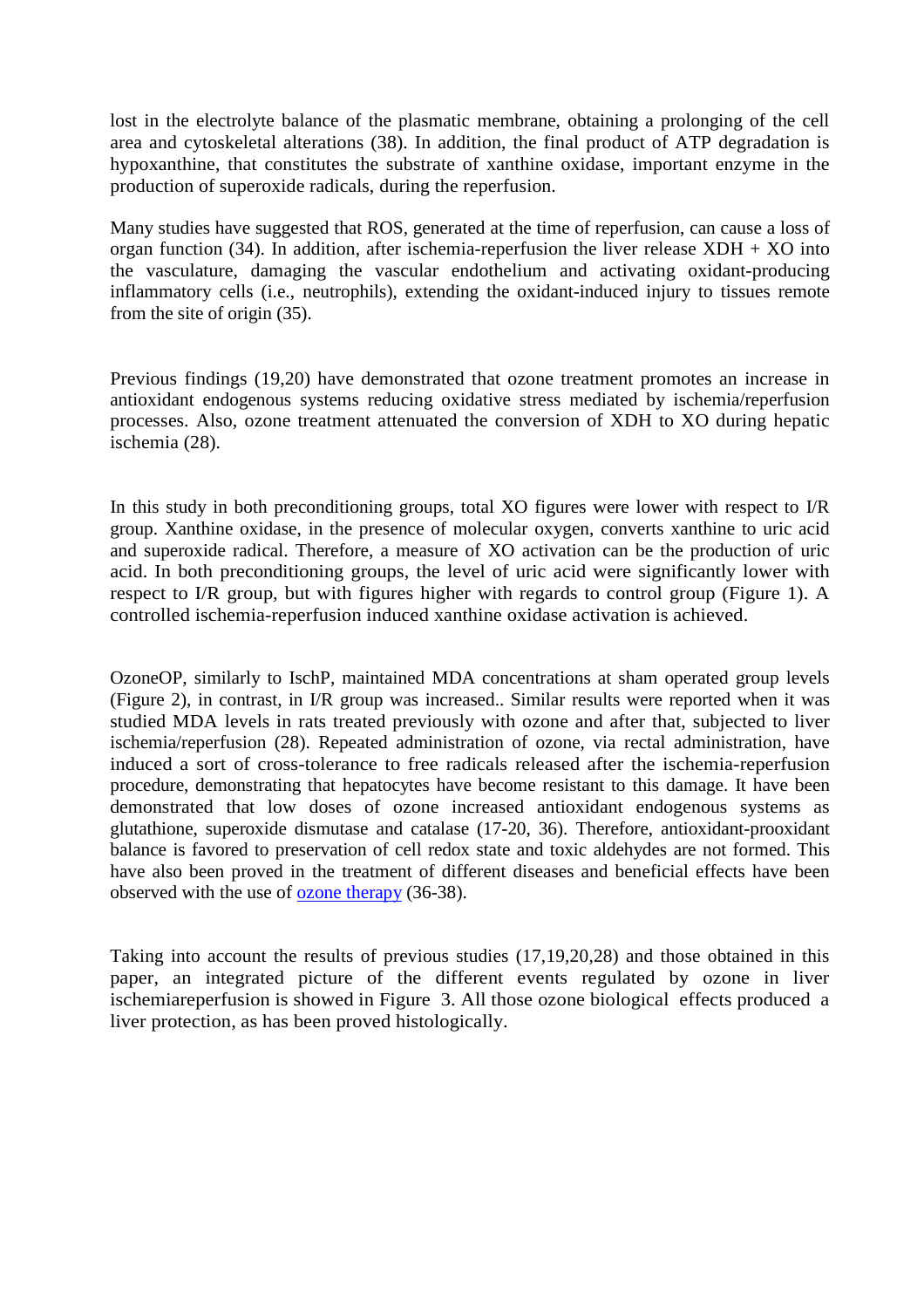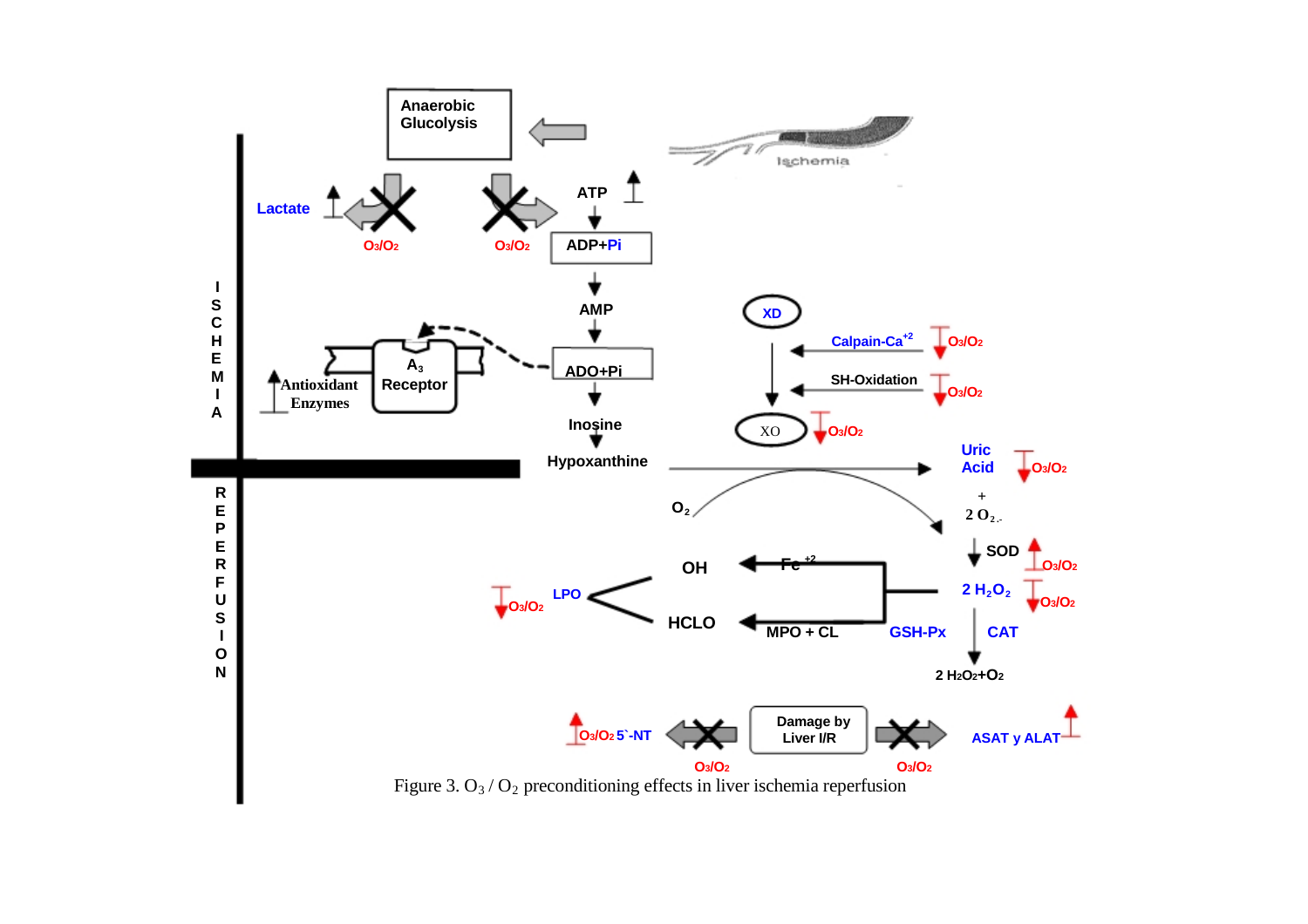#### **Conclusions**

The comparison between the ischemic and ozone oxidative preconditioning showed no biochemical differences for the parameters evaluated. A protection against liver ischemicreperfusion injury was achieved. Nevertheless, the histological study demonstrated that the protective effect produced by the ozone oxidative preconditioning is superior to that achieved with the ischemic preconditioning. Therefore, ozonetherapy may become an important prophylactic treatment able to improve the success of organ transplantation and similar surgical procedures.

#### **Keywords**

Ozone; liver ischemia/reperfusion; oxidative stress; preconditioning; antioxidant defense system.

#### **References**

- 1. Smith, J.K., Grisham, M.B., Granger, D.N., Korthuis, R.J. "Free radical defense mechanisms and neutrophil infiltration in postischemic skeletal muscle", *Am. J. Physiol*., 256:H789-H793 (1989).
- 2. Adkins, W.K., Taylor, A.E. "Role of xanthine oxidase and neutrophils in ischemiareperfusion injury in rabbit lung", *J. Appl. Physiol*., 69:2012-2018 (1990).
- 3. Granger, D.N., Rutili, G., McCord, J.M. "Superoxide radicals in feline intestinal ischemia", *Gastroenteroly*, 81::22-29 (1981).
- 4. Granger, D.N. "Role of xanthine oxidase and granulocytes in ischemia-reperfusion injury", *Am. J. Physiol*., 255:H1269-H1275 (1988).
- 5. Parks, D.A., Bulkley, G.B., Granger, D.N., Hamilton, S., McCord, J.M. "Ischemia injury in the cat small intestine: role of superoxide radicals", *Gastroenterology*, 82:9-15 (1982).
- 6. Lehr, H.A., Guhlmann, A., Nolte, D., Keppler, D., Messmer, K. "Leukotrienes as mediators in ischemia-reperfusion injury in a microcirculation model in the hamster", J. Clin. Inves., 87:2036-2041 (1991).
- 7. Kubes. P. Ibbotson, G., Russell, J.B., Wallace, J.L., Granger, D.N. "Role of plateletactivating factor in reperfusion-induced leukocyte adherence", *Am. J. Physiol*., 258:G300- G305 (1990).
- 8. Ma, X-L., Weyrich, A.S., Lefer, D.J., Lefer, A.M. Diminished basal nitric oxide release after myocardial ischemia and reperfusion promotes neutrophil adherence to coronary endothelium", *Circ. Res*., 72:403-412 (1993).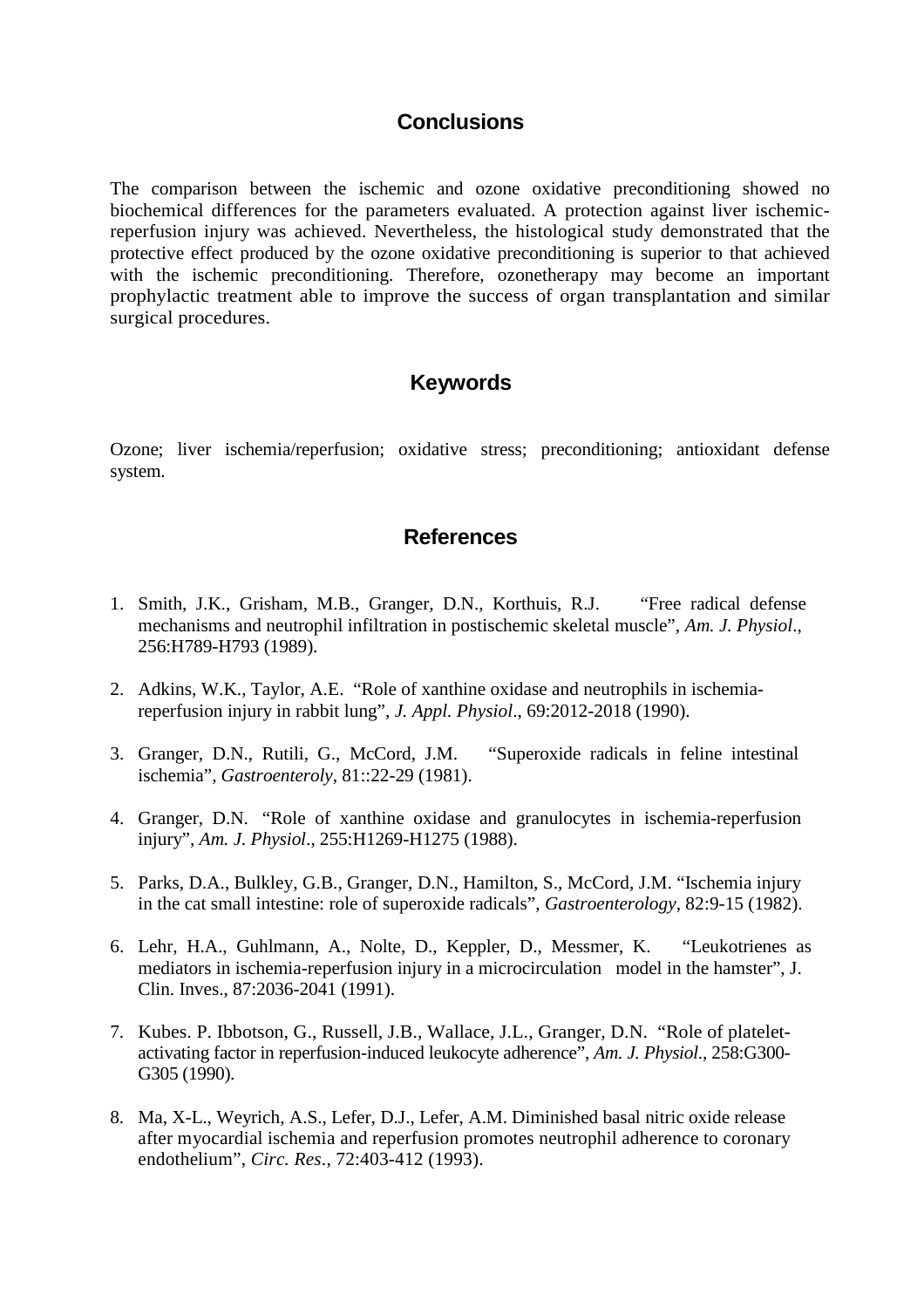- 9. Atalla, S.L., Toledo-Pereyra, L.H., Mackenzie, G.H., Cederna, J.P. "Influence of oxygenderived free radical scavengers on ischemia livers", *Transplantation*, 40:584-590 (1985).
- 10. Mathews, W.R., Guido, D.M., Fisher, M.A., Jaeschke, H. "Lipid peroxidation as molecular mechanism of liver cell injury during reperfusion after ischemia", *Free Rad. Biol. Med*. 16:763-770 (1994).
- 11. Cross, C.E. "Oxygen radicals and human disease", *Ann. Int. Med*., 107:526-545 (1987).
- 12. Knight, J.A. "Diseases related to oxygen-derived free radicals", *Ann. Clin. Lab. Sci*., 25(2):111-121 (1995).
- 13. Tan, S., Yokoyama, Y., Dickens, E., Clash, T.G., Freeman, B.A., Parks, D.A. "Xanthine oxidase activity in the circulation of rats following hemorrhagic shock.", *Free Rad. Biol. Med*., 15:407-414 (1993).
- 14. Yokoyama, Y., Beckman, J.S., Beckman, T.K., Wheat, J.K., Cash, T.G., Freeman, B.A., Parks, D.A. "Circulating xanthine oxidase: potential mediator of ischemic injury", *Am. J. Physiol*., 258(Gastrointest. Liver Physiol. 21): G564-G570 (1990).
- 15. Knight, J.A. "The process and theories of aging", *Ann. Clin. Lab. Sci*., 25:1-12 (1995).
- 16. Plopper, C.G., Duan, X., Buckpitt, A.R., Pinkerton, K.E. "Dose-dependent tolerance to ozone. IV. Site specific elevation in antioxidant enzymes in the lungs of rats exposed for 90 days or 20 months", *Toxicol. Appl. Pharmacol*., 127:124-131 (1994).
- 17. León, O.S., Menéndez, S., Merino, N., Castillo, R., Sam, S., Pérez, L., Cruz, E., Bocci, V. "Ozone oxidative preconditioning: a protection against cellular damage by free radicals", *Mediators of Inflammation*, 7: 289-294 (1998).
- 18. Candelario-Jalil, E., Mohammed-Al-Dalain, S., León, O.S., Menéndez, S., Pérez-Davidson, G., Merino, N., Sam. S., Ajamieh, H.H. "Oxidative preconditioning affords protection against carbon tetrachloride-induced glycogen depletion and oxidative stress in rats", *J. Appl. Toxicol*., 21 (2001) (in press).
- 19. Peralta, C., León, O.S., Xaus, C., Prats, N., Jalil, E.C., Planell, E.S., Puig-Parellada, P., Gelpí, E., Roselló-Catafau, J. "Protective effect of ozone treatment on the injury associated with hepatic ischemia-reperfusion: antioxidant-prooxidant balance", *Free Rad. Res*., 31:191-196 (1999).
- 20. Barber, E., Menéndez, S., León, O.S., Barber, M.O., Merino, N., Calunga, J.L.,Cruz, E., Bocci, V. "Prevention of renal injury after induction of ozone tolerance in rats submitted to warm ischemia", *Mediators of Inflammation*, 8:37-41 (1999).
- 21. Murry, C.E., Richard, V.J., Reimer, K.A., Jennings, R.B. "Ischemic preconditioning slows energy metabolism and delays ultrastructural damage during a sustained ischemic episode", *Circ. Res*., 66:913-931 (1990).
- 22. Walker, D.M., Yellon, D.M. "Ischemic preconditioning: from mechanisms to exploitation", *Cardiovasc. Res*., 92:734-739 (1992).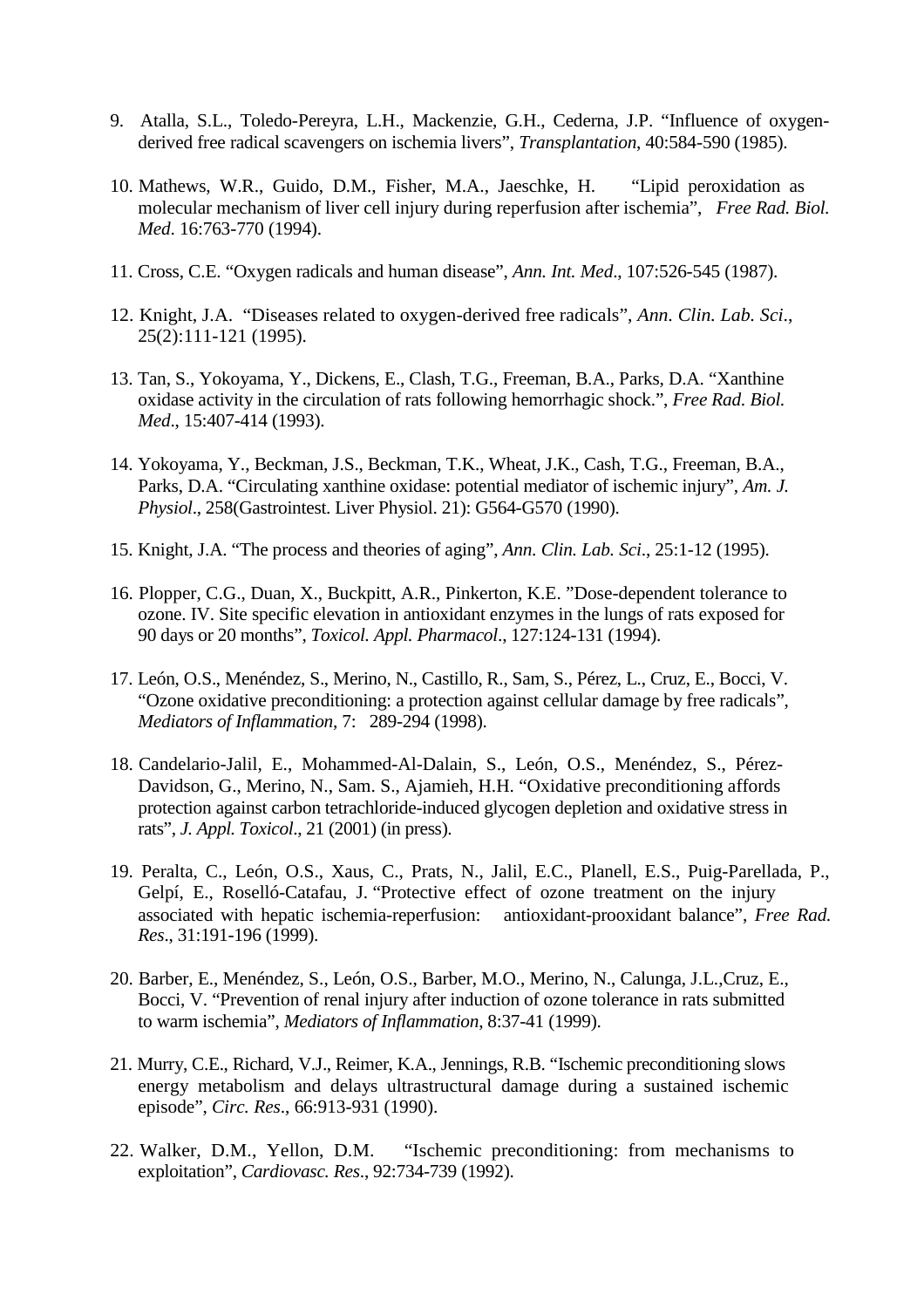- 23. Liu, G.S., Thornton, J., Van Winkle, D.M., Stanley, A.W.H., Olsson, R.A., Downey, J.M. "Protection against infarction afforded by preconditioning is mediated by A1 adenosine receptors in rabbit heart", *Circulation*, 84:350-356 (1991).
- 24. Peralta, C., Closa, D., Hotter, G., Gelpí, E., Prats, N., Roselló-Catafau, J. "Liver ischemic preconditioning is mediated by the inhibitory action of nitric oxide on endothelin", *Biochemical and Biophysical Res. Communications*, 229:264-270 (1996).
- 25. Swenney, M.I. "Neuroprotective effects of adenosine in cerebral ischemia: window of opportunity", *Neurosci. Biobehav Rev*., 21:207-217 (1997).
- 26. Peralta, C., Hotter, G., Closa, D., Gelpí, E., Bulbuena, O., Roselló-Catafau, J. "Protective effect of preconditioning on the injury associated to hepatic ischemia-reperfusion in the rat: role of nitric oxide and adenosine", *Hepatology*, 25:934-937 (1997).
- 27. Peralta, C., Closa, D., Xaus, C., Gelpí, E., Roselló-Catafau, J., Hotter, G. "Hepatic preconditioning in rats is defined by a balance of adenosine and xanthine", *Hepatology*, 28:768-773 (1998).
- 28. Peralta ,C., Xaus, C., Bartrons, R., León, O.S., Gelpí, E., Roselló-Catafau, J. "Effect of ozone treatment on reactive oxygen species and adenosine production during hepatic ischemia-reperfusion", *Free Rad*. *Res*., 33:595-605 (2000).
- 29. Cighetti, G., Debiasi, S., Paroni, R. "No documentable role for xanthine oxidase in the pathogenesis of hepatic in vivo ischaemia/reperfusion injury", *Pharmacological Res*., 30 (3):243-250 (1994).
- 30. Neschis, D.G., Safford, S.D., Raghunath, P.N., Langer, D.J., David, M.L., Hanna, A.K., Tomaszewski, J.E., Kariko, K., Barnathan, E.S., Golden, M.A. 'Thermal preconditioning before rat arterial balloon injury: limitation of injury and sustained reduction of intimal thickening", *Thromb. Vasc. Biol*., 18:120-126 (1998).
- 31. Riepe, M.W., Ludolph, A.C. "Chemical preconditioning: a cytoprotective strategy", *Mol. Cell*. *Biochem.*, 174:249-254 (1997).
- 32. Van Winkle, D.M., Downey, J.M., Davis, R.F. "Ischemic preconditioning on myocardium: effect of adenosine", in: *Recent Advances in Coronary Circulation,*  Maruyama et al. eds. (Tokyo, Japon: Springer-Verlag, 1993), p. 223-234.
- 33. Jennings, R.B., Reimer, K.A. "Discovery and early history of preconditioning", in *Sterning, Hibernation and Preconditioning: Clinical Pathophysiology of myocardial Ischemia*, G.R. Heyndrickx, S.F. Vatner and W. Wijns eds. (Philadelphia, USA: Lippincolt-Raven Publishers, 1997), p. 83-104.
- 34. Caldwell-Kenkel, J.C., Currin, R.T., Tanaka, Y., Thurman, R.G., Lemasters, J.J. "Kupffer cell activation and endothelial cell damage after storage of rat livers: effect of reperfusion", *Hepatology*, 13:83-95 (1991).
- 35. Weinbroum, A., Nielsen, V.G., Tan S., Gelman, S., Matalon, S., Skinner, K.A., Bradley, E. Jr., Parks, D.A. "Liver ischemia-reperfusion increases pulmjonary permeability in rat: